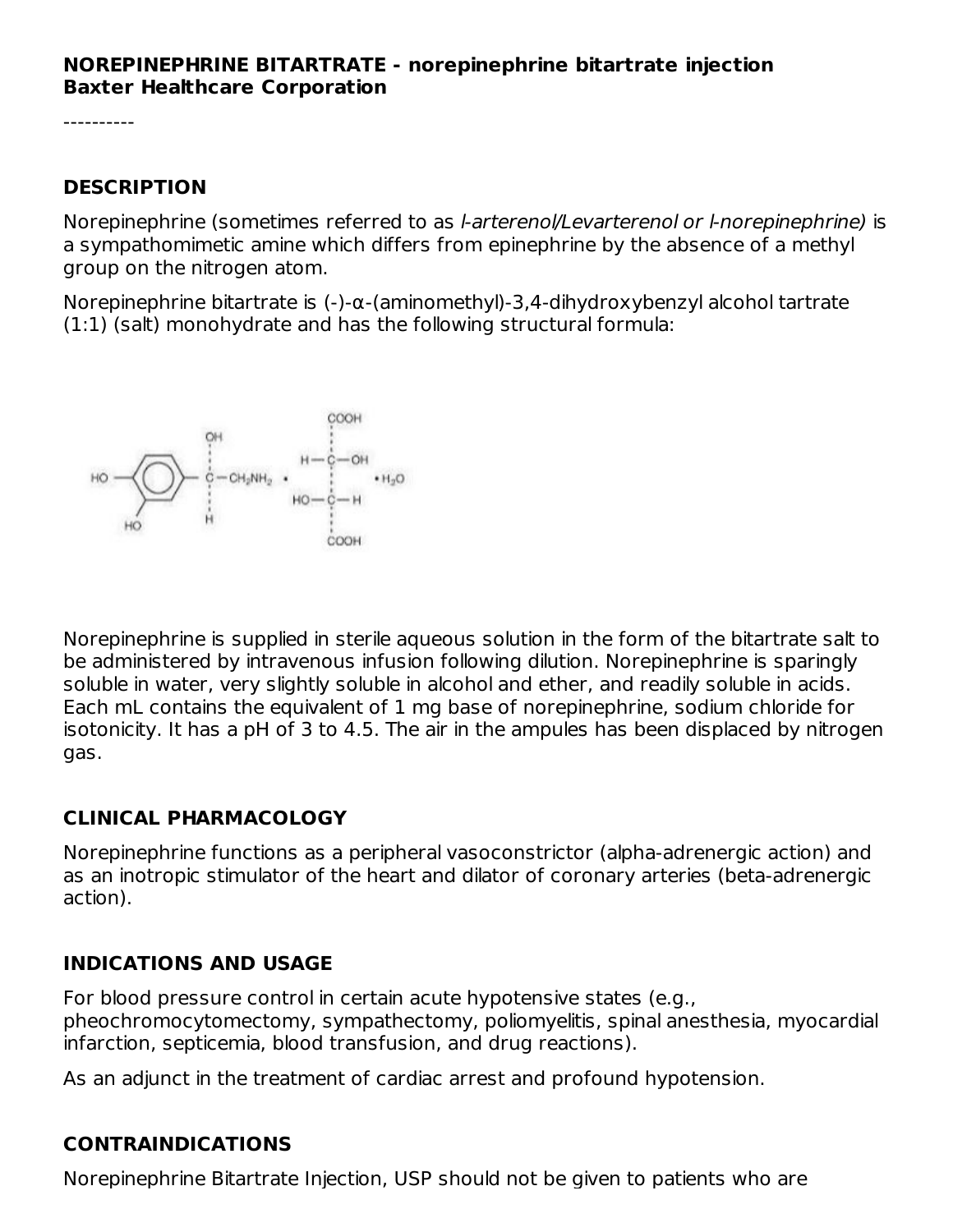Norepinephrine Bitartrate Injection, USP should not be given to patients who are hypotensive from blood volume deficits except as an emergency measure to maintain coronary and cerebral artery perfusion until blood volume replacement therapy can be completed. If Norepinephrine Bitartrate Injection, USP is continuously administered to maintain blood pressure in the absence of blood volume replacement, the following may occur: severe peripheral and visceral vasoconstriction, decreased renal perfusion and urine output, poor systemic blood flow despite "normal" blood pressure, tissue hypoxia, and lactate acidosis.

Norepinephrine Bitartrate Injection, USP should also not be given to patients with mesenteric or peripheral vascular thrombosis (because of the risk of increasing ischemia and extending the area of infarction) unless, in the opinion of the attending physician, the administration of Norepinephrine Bitartrate Injection, USP is necessary as a lifesaving procedure.

Cyclopropane and halothane anesthetics increase cardiac autonomic irritability and therefore seem to sensitize the myocardium to the action of intravenously administered epinephrine or norepinephrine. Hence, the use of Norepinephrine Bitartrate Injection, USP during cyclopropane and halothane anesthesia is generally considered contraindicated because of the risk of producing ventricular tachycardia or fibrillation.

The same type of cardiac arrhythmias may result from the use of Norepinephrine Bitartrate Injection, USP in patients with profound hypoxia or hypercarbia.

### **WARNINGS**

Norepinephrine should be used with extreme caution in patients receiving monoamine oxidase inhibitors (MAOI) or antidepressants of the triptyline or imipramine types, because severe, prolonged hypertension may result.

### **PRECAUTIONS**

#### **General**

**Avoid Hypertension:** Because of the potency of norepinephrine and because of varying response to pressor substances, the possibility always exists that dangerously high blood pressure may be produced with overdoses of this pressor agent. It is desirable, therefore, to record the blood pressure every two minutes from the time administration is started until the desired blood pressure is obtained, then every five minutes if administration is to be continued.

The rate of flow must be watched constantly, and the patient should never be left unattended while receiving norepinephrine. Headache may be a symptom of hypertension due to overdosage.

**Site of Infusion:** Whenever possible, infusions of norepinephrine should be given into a large vein, particularly an antecubital vein because, when administered into this vein, the risk of necrosis of the overlying skin from prolonged vasoconstriction is apparently very slight. Some authors have indicated that the femoral vein is also an acceptable route of administration. A catheter tie-in technique should be avoided, if possible, since the obstruction to blood flow around the tubing may cause stasis and increased local concentration of the drug. Occlusive vascular diseases (for example, atherosclerosis,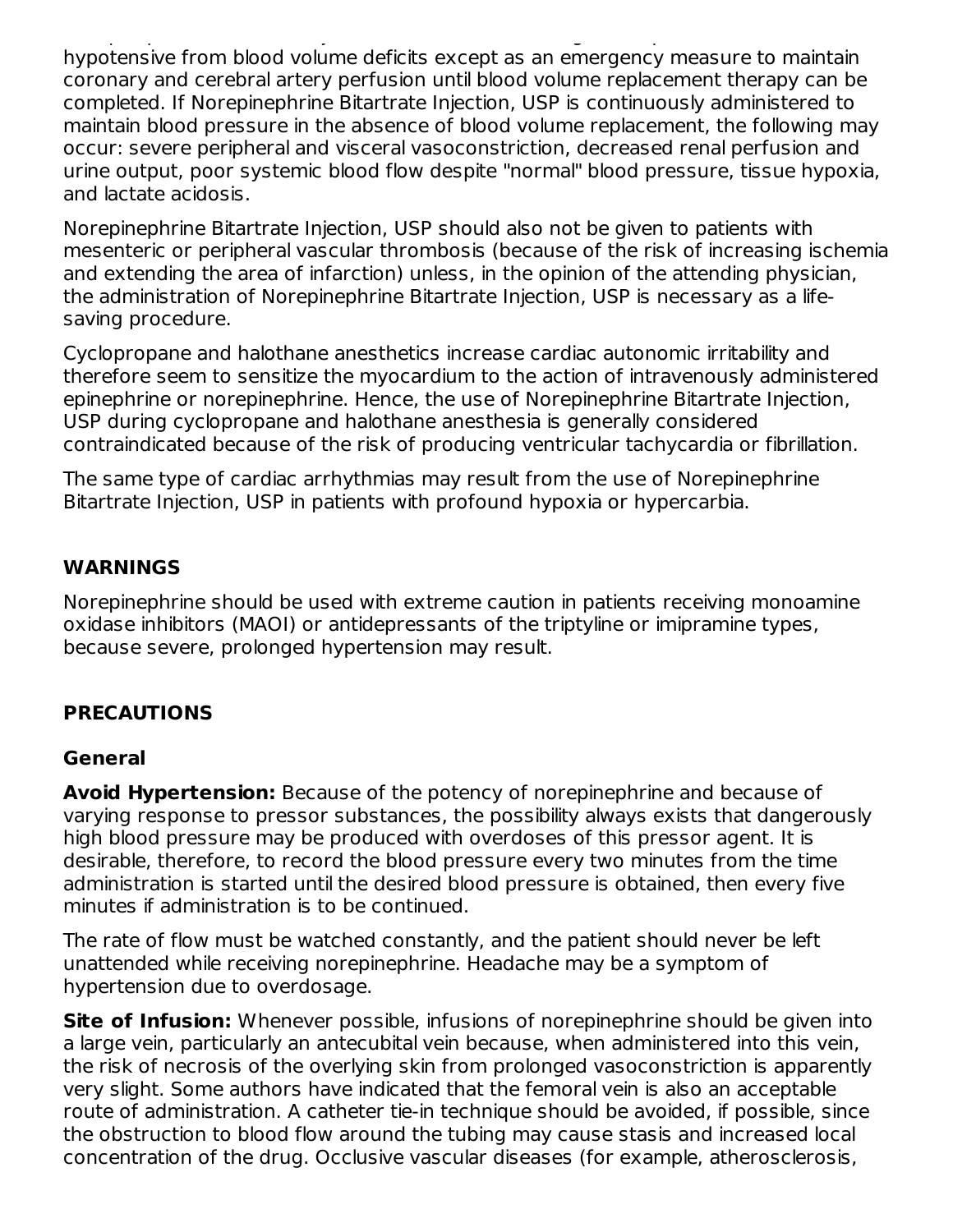arteriosclerosis, diabetic endarteritis, Buerger's disease) are more likely to occur in the lower than in the upper extremity. Therefore, one should avoid the veins of the leg in elderly patients or in those suffering from such disorders. Gangrene has been reported in the lower extremity when infusions of norepinephrine were given in an ankle vein.

**Extravasation:** The infusion site should be checked frequently for free flow. Care should be taken to avoid extravasation of norepinephrine into the tissues, as local necrosis might ensue due to the vasoconstrictive action of the drug. Blanching along the course of the infused vein, sometimes without obvious extravasation, has been attributed to vasa vasorum constriction with increased permeability of the vein wall, permitting some leakage.

This also may progress on rare occasions to superficial slough, particularly during infusion into leg veins in elderly patients or in those suffering from obliterative vascular disease. Hence, if blanching occurs, consideration should be given to the advisability of changing the infusion site at intervals to allow the effects of local vasoconstriction to subside.

IMPORTANT- **Antidote for Extravasation Ischemia:** To prevent sloughing and necrosis in areas in which extravasation has taken place, the area should be infiltrated as soon as possible with 10 mL to 15 mL of saline solution containing from 5 mg to 10 mg of phentolamine, an adrenergic blocking agent. A syringe with a fine hypodermic needle should be used, with the solution being infiltrated liberally throughout the area, which is easily identified by its cold, hard, and pallid appearance. Sympathetic blockade with phentolamine causes immediate and conspicuous local hyperemic changes if the area is infiltrated within 12 hours. Therefore, phentolamine should be given as soon as possible after the extravasation is noted.

### **Drug Interactions:**

Cyclopropane and halothane anesthetics increase cardiac autonomic irritability and therefore seem to sensitize the myocardium to the action of intravenously administered epinephrine or norepinephrine. Hence, the use of norepinephrine during cyclopropane and halothane anesthesia is generally considered contraindicated because of the risk of producing ventricular tachycardia or fibrillation. The same type of cardiac arrhythmias may result from the use of norepinephrine in patients with profound hypoxia or hypercarbia.

Norepinephrine should be used with extreme caution in patients receiving monoamine oxidase inhibitors (MAOI) or antidepressants of the triptyline or imipramine types, because severe, prolonged hypertension may result.

#### **Carcinogenesis, Mutagenesis, Impairment of Fertility:**

Studies have not been performed.

# **Pregnancy Category C:**

Animal reproduction studies have not been conducted with norepinephrine. It is also not known whether norepinephrine can cause fetal harm when administered to a pregnant woman or can affect reproduction capacity. Norepinephrine should be given to a pregnant woman only if clearly needed.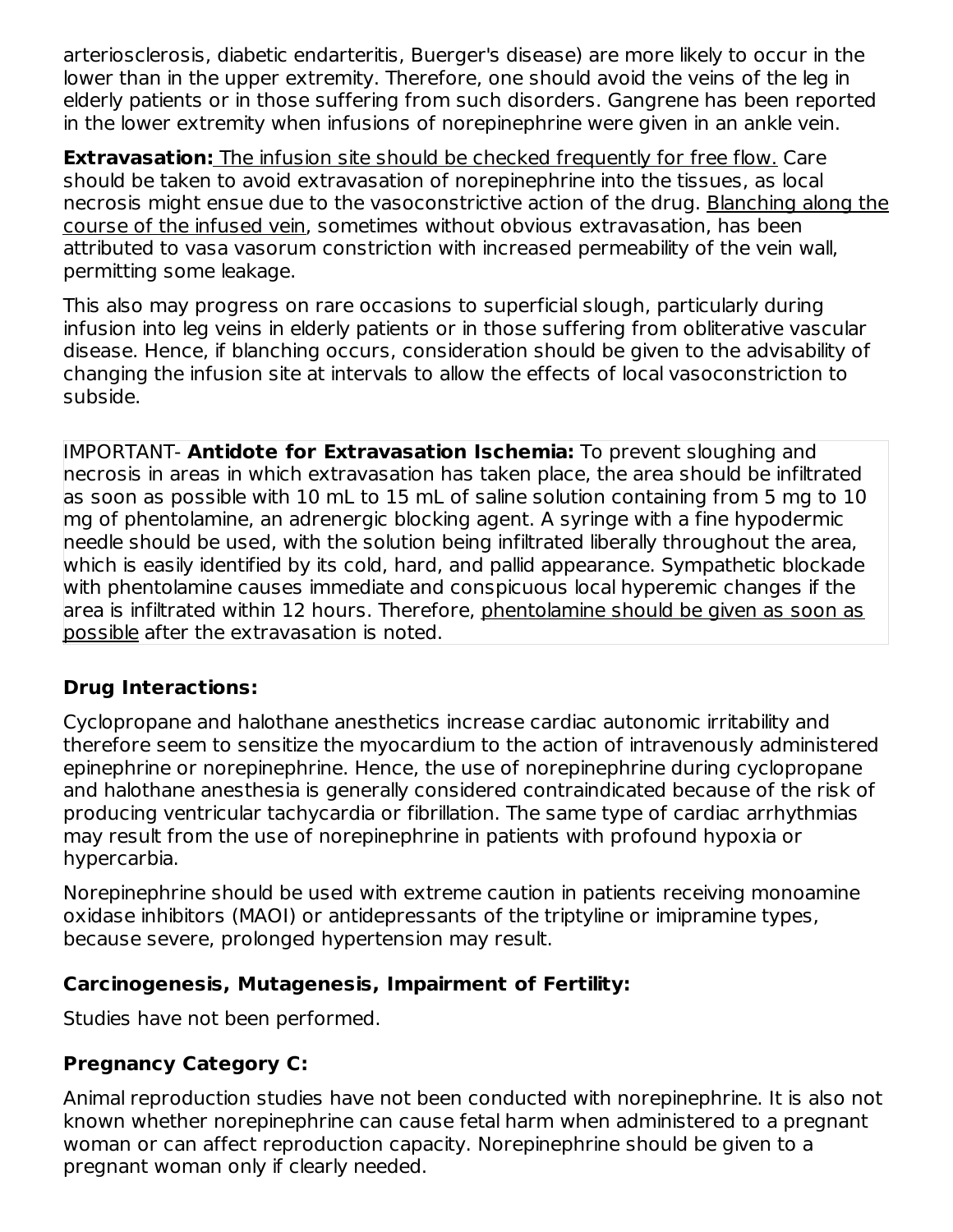### **Nursing Mothers:**

It is not known whether this drug is excreted in human milk. Because many drugs are excreted in human milk, caution should be exercised when norepinephrine is administered to a nursing woman.

#### **Pediatric Use:**

Safety and effectiveness in pediatric patients has not been established.

### **Geriatric Use:**

Clinical studies of norepinephrine bitartrate injection did not include sufficient numbers of subjects aged 65 and over to determine whether they respond differently from younger subjects. Other reported clinical experience has not identified differences in responses between the elderly and younger patients. In general, dose selection for an elderly patient should be cautious, usually starting at the low end of the dosing range, reflecting the greater frequency of decreased hepatic, renal, or cardiac function, and of concomitant disease or other drug therapy.

Norepinephrine infusions should not be administered into the veins in the leg in elderly patients (see **PRECAUTIONS**, General).

### **ADVERSE REACTIONS**

The following reactions can occur:

Body As A Whole: Ischemic injury due to potent vasoconstrictor action and tissue hypoxia.

Cardiovascular System: Bradycardia, probably as a reflex result of a rise in blood pressure, arrhythmias.

Nervous System: Anxiety, transient headache.

Respiratory System: Respiratory difficulty.

Skin and Appendages: Extravasation necrosis at injection site.

Prolonged administration of any potent vasopressor may result in plasma volume depletion which should be continuously corrected by appropriate fluid and electrolyte replacement therapy. If plasma volumes are not corrected, hypotension may recur when norepinephrine is discontinued, or blood pressure may be maintained at the risk of severe peripheral and visceral vasoconstriction (e.g., decreased renal perfusion) with diminution in blood flow and tissue perfusion with subsequent tissue hypoxia and lactic acidosis and possible ischemic injury. Gangrene of extremities has been rarely reported.

Overdoses or conventional doses in hypersensitive persons (e.g., hyperthyroid patients) cause severe hypertension with violent headache, photophobia, stabbing retrosternal pain, pallor, intense sweating, and vomiting.

# **OVERDOSAGE**

Overdosage with norepinephrine may result in headache, severe hypertension, reflex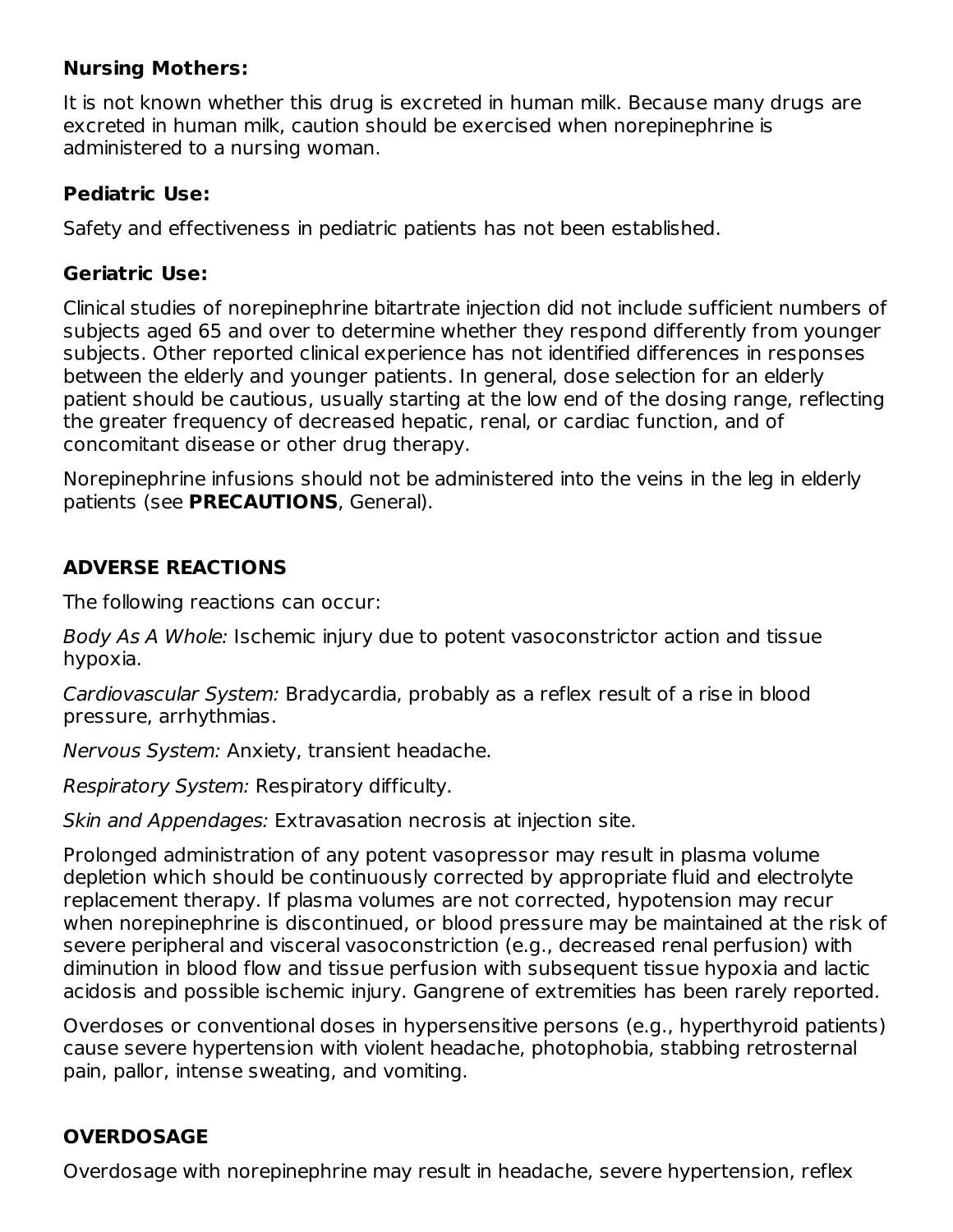bradycardia, marked increase in peripheral resistance, and decreased cardiac output. In case of accidental overdosage, as evidenced by excessive blood pressure elevation, discontinue norepinephrine until the condition of the patient stabilizes.

# **DOSAGE AND ADMINISTRATION**

#### **Norepinephrine Bitartrate Injection is a concentrated, potent drug which must be diluted in dextrose containing solutions prior to infusion. An infusion of norepinephrine should be given into a large vein (see PRECAUTIONS).**

#### **Restoration of Blood Pressure in Acute Hypotensive States**

Blood volume depletion should always be corrected as fully as possible before any vasopressor is administered. When, as an emergency measure, intraaortic pressures must be maintained to prevent cerebral or coronary artery ischemia, norepinephrine can be administered before and concurrently with blood volume replacement.

**Diluent:** Norepinephrine should be diluted in 5 percent dextrose injection or 5 percent dextrose and sodium chloride injections. These dextrose containing fluids are protection against significant loss of potency due to oxidation. **Administration in saline solution alone is not recommended.** Whole blood or plasma, if indicated to increase blood volume, should be administered separately (for example, by use of a Y-tube and individual containers if given simultaneously).

Average Dosage: Add a 4 mL ampul (4 mg) of norepinephrine to 1,000 mL of a 5 percent dextrose containing solution. Each mL of this dilution contains 4 mcg of the base of norepinephrine. Give this solution by intravenous infusion. Insert a plastic intravenous catheter through a suitable bore needle well advanced centrally into the vein and securely fixed with adhesive tape, avoiding, if possible, a catheter tie-in technique as this promotes stasis. An IV drip chamber or other suitable metering device is essential to permit an accurate estimation of the rate of flow in drops per minute. After observing the response to an initial dose of 2 mL to 3 mL (from 8 mcg to 12 mcg of base) per minute, adjust the rate of flow to establish and maintain a low normal blood pressure (usually 80 mm Hg to 100 mm Hg systolic) sufficient to maintain the circulation to vital organs. In previously hypertensive patients, it is recommended that the blood pressure should be raised no higher than 40 mm Hg below the preexisting systolic pressure. The average maintenance dose ranges from 0.5 mL to 1 mL per minute (from 2 mcg to 4 mcg of base).

High Dosage: Great individual variation occurs in the dose required to attain and maintain an adequate blood pressure. In all cases, dosage of norepinephrine should be titrated according to the response of the patient. Occasionally much larger or even enormous daily doses (as high as 68 mg base or 17 ampules) may be necessary if the patient remains hypotensive, but occult blood volume depletion should always be suspected and corrected when present. Central venous pressure monitoring is usually helpful in detecting and treating this situation.

Fluid Intake: The degree of dilution depends on clinical fluid volume requirements. If large volumes of fluid (dextrose) are needed at a flow rate that would involve an excessive dose of the pressor agent per unit of time, a solution more dilute than 4 mcg per mL should be used. On the other hand, when large volumes of fluid are clinically undesirable, a concentration greater than 4 mcg per mL may be necessary.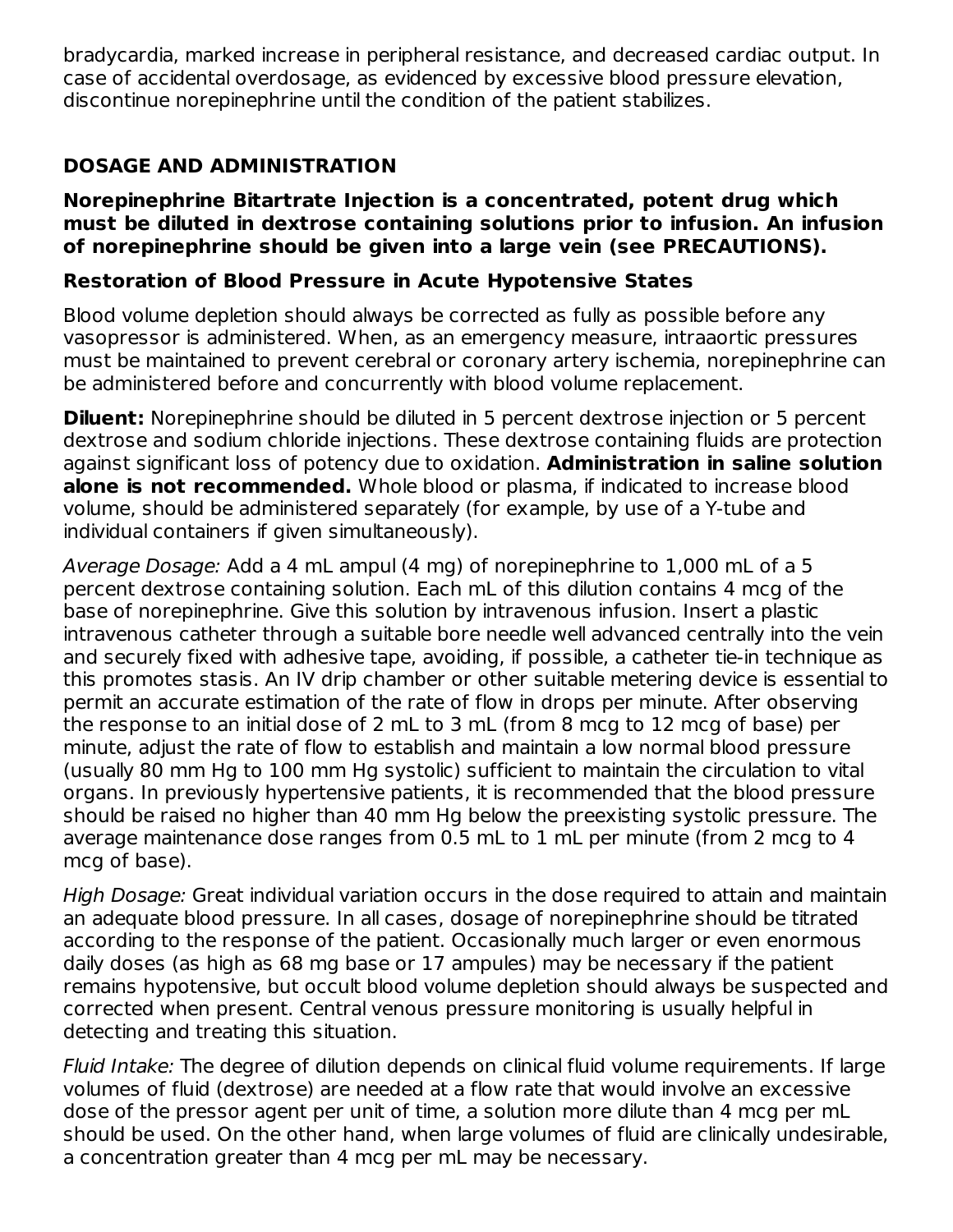Duration of Therapy: The infusion should be continued until adequate blood pressure and tissue perfusion are maintained without therapy. Infusions of norepinephrine should be reduced gradually, avoiding abrupt withdrawal. In some of the reported cases of vascular collapse due to acute myocardial infarction, treatment was required for up to six days.

### **Adjunctive Treatment in Cardiac Arrest**

Infusions of norepinephrine are usually administered intravenously during cardiac resuscitation to restore and maintain an adequate blood pressure after an effective heartbeat and ventilation have been established by other means. [Norepinephrine's powerful beta-adrenergic stimulating action is also thought to increase the strength and effectiveness of systolic contractions once they occur.]

Average Dosage: To maintain systemic blood pressure during the management of cardiac arrest, norepinephrine is used in the same manner as described under Restoration of Blood Pressure in Acute Hypotensive States.

Parenteral drug products should be inspected visually for particulate matter and discoloration prior to use, whenever solution and container permit.

Do not use the solution if its color is pinkish or darker than slightly yellow or if it contains a precipitate.

Avoid contact with iron salts, alkalis, or oxidizing agents.

### **HOW SUPPLIED**

Norepinephrine Bitartrate Injection, USP, contains the equivalent of 4 mg base of norepinephrine per each 4 mL ampule (1 mg/mL), and is available as follows:

| AIN00610 | NDC 36000-162-10 | Ampules of 4 mL in shelf carton of 10 |
|----------|------------------|---------------------------------------|
|----------|------------------|---------------------------------------|

Store at 25°C (77°F); excursions permitted to 15 to 30°C (59 to 86°F) [see USP Controlled Room Temperature]. Retain in carton until time of use. Protect from light.

Manufactured for:

**Baxter Healthcare Corporation** Deerfield, IL 60015 USA

Manufactured by: Sintetica S.A., Switzerland

67797 03

Issue: 2018-10-31

#### **PACKAGE LABEL.PRINCIPAL DISPLAY PANEL - 4mg/mL**

AIN00610 NDC: 36000-162-01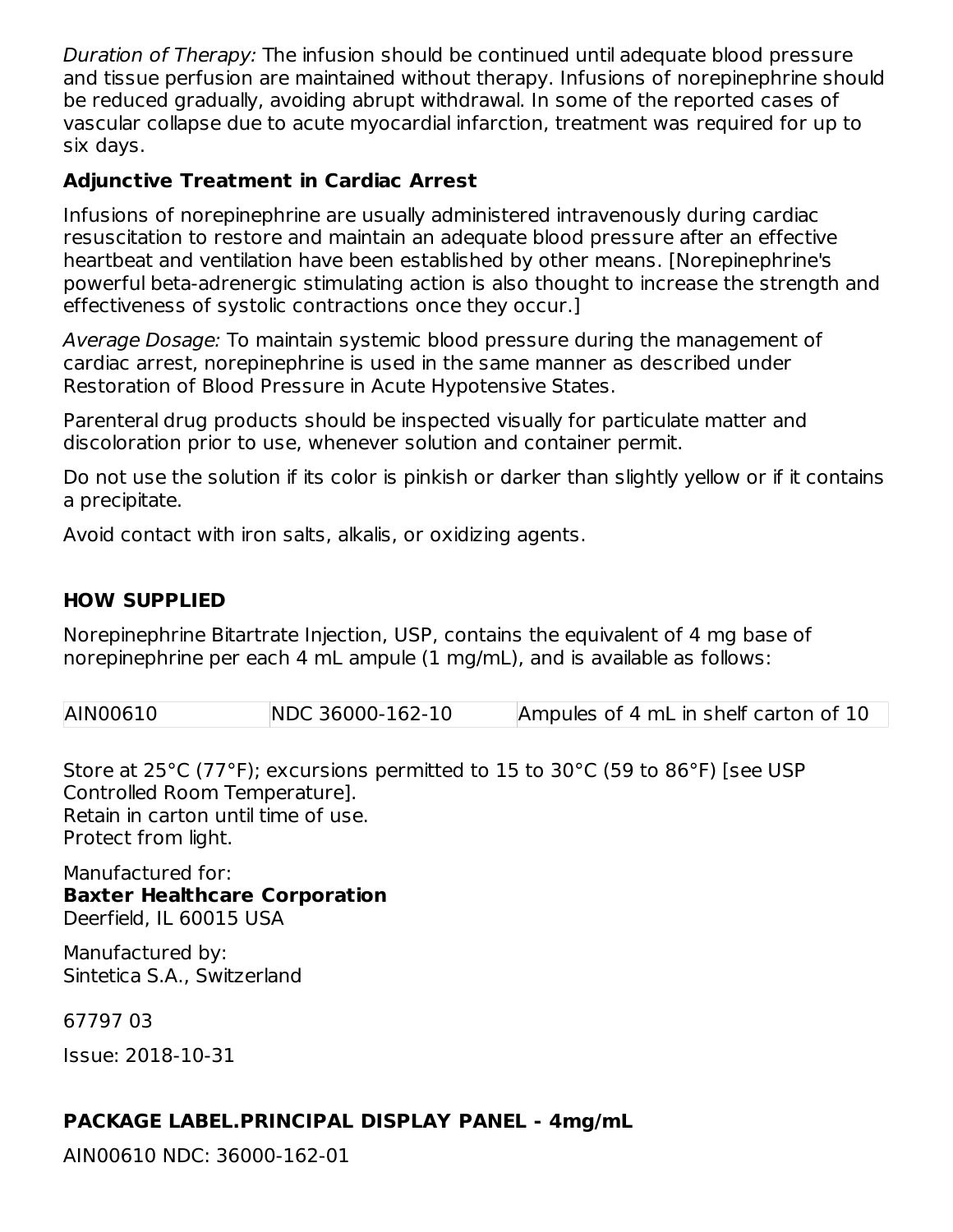#### **Norepinephrine Bitartrate Injection, USP**

**4 mg/4 mL (1 mg per mL)** Rx Only

### **CONTAINS NO SULFITES - PRESERVATIVE FREE**

Each mL contains: norepinephrine bitartrate equal to 1mg norepinephrine base.

### **FOR IV INFUSION ONLY - DILUTE BEFORE USE. PROTECT FROM LIGHT.**

Directions: See Insert.

### **BAXTER**

Deerfield, IL 60015 USA

68797 02

2018-10-31



# **PACKAGE LABEL.PRINCIPAL DISPLAY PANEL - 4mg/mL**

STERILE INJECTION AIN00610 NDC : 36000-162-10 10 Ampules 4 mL Each

**Norepinephrine Bitartrate Injection, USP** Rx only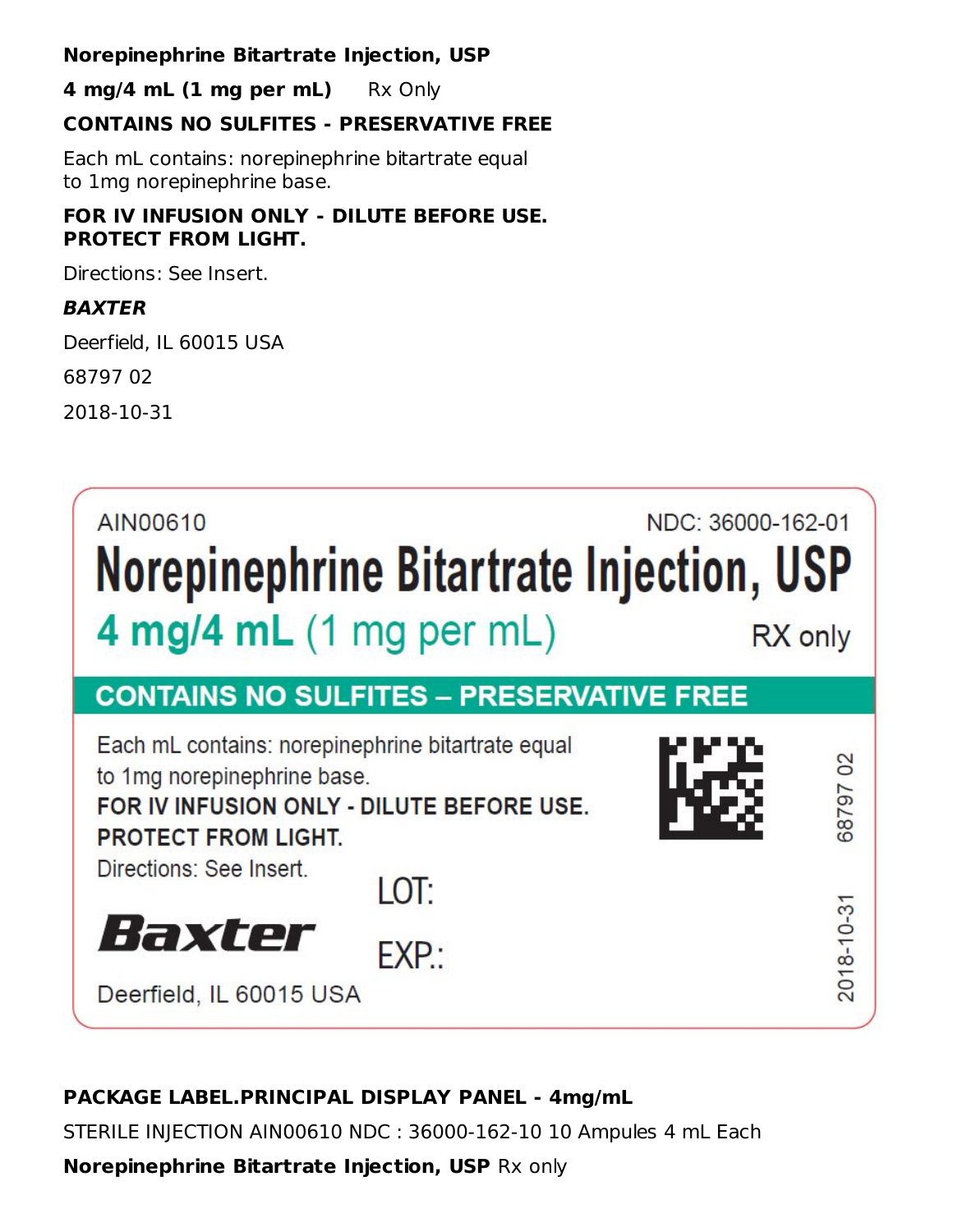4 mg/4 mL (1 mg per mL)

### CONTAINS NO SULFITES – PRESERVATIVE FREE

**Warning:** This is a potent drug. Dosage should be controlled by frequent determination of blood pressure. Do not leave patient unattended during administration. Avoid extravasation. Read package insert carefully.

#### **FOR INTRAVENOUS INFUSION ONLY. DILUTE BEFORE USE. DISCARD UNUSED PORTION.**

Usual Dosage and Dilution Information - See package insert.

Do not use the solution if its color is pinkish or darker than slightly yellow or if it contains a precipitate.

Avoid contact with iron salts, alkalis, or oxidizing agents.

Each mL contains: norepinephrine bitartrate, equivalent to 1 mg norepinephrine base, sodium chloride for isotonicity.

The air in the ampules has been displaced by nitrogen gas.

#### **These ampules are Easy Break Ampules.**

**Store at 25°C (77°F); excursions permitted to 15 to 30°C (59 to 86°F)**

### **[see USP Controlled Room Temperature].**

### **Retain in carton until time of use. PROTECT FROM LIGHT.**

Manufactured by:

#### **Sintetica S.A.**

**Switzerland** 

Manufactured for:

#### **Baxter Healthcare Corporation**

Deerfield, IL 60015 USA 66797 02 2018-10-31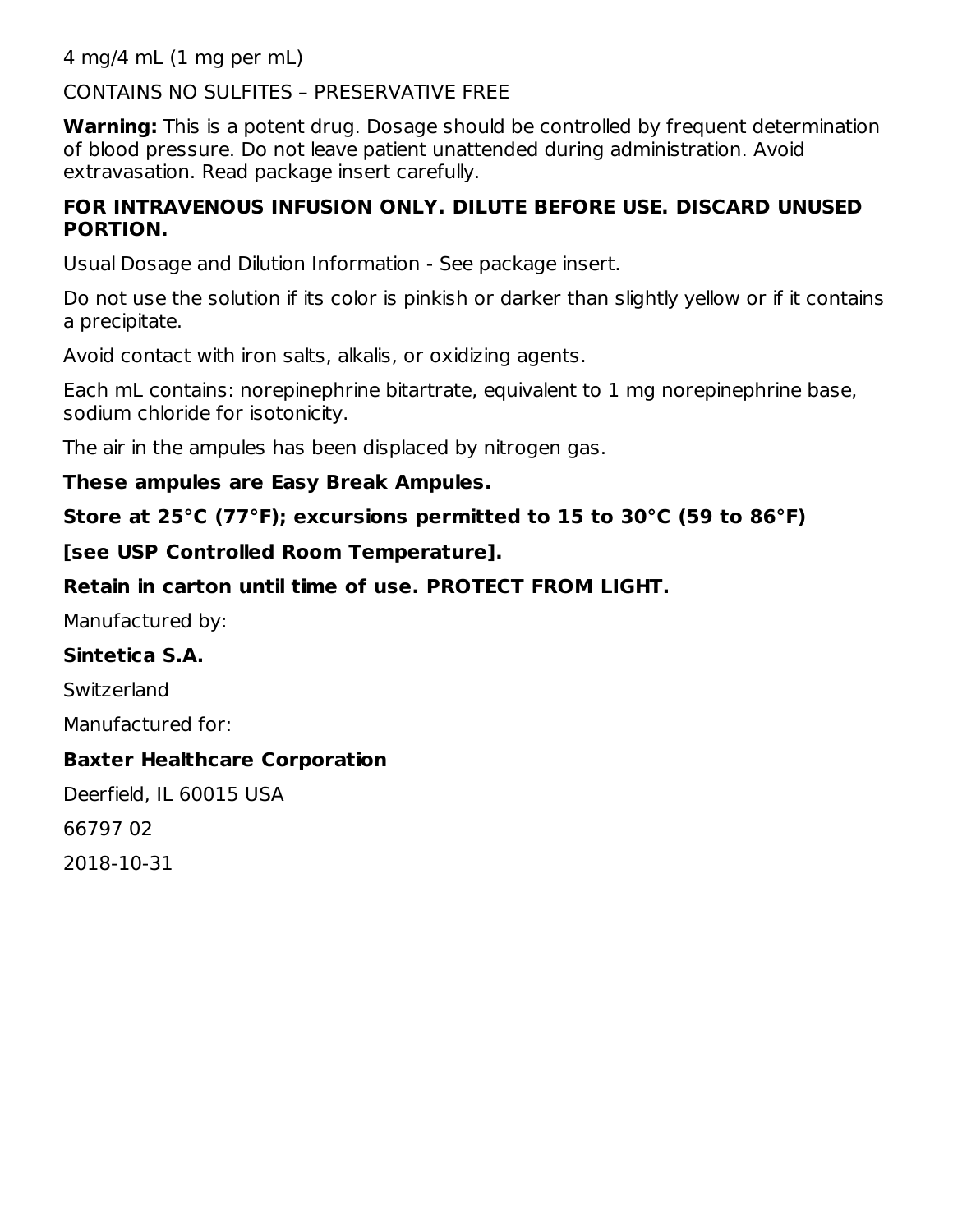| 2018-10-31<br>6679702<br><b>PUBLIOZIMS</b><br>Sintetica S.A.<br>Manufactured by:                                                                                                                                                                                                                                                        |                                                                                                                                                                                                                                                                                                                                                                                                                                                                                                                                                                                                                          |                                                           | Deerheld, IL 60015 USA<br>Baxter Healthcare Corporation<br>Manufactured for: |
|-----------------------------------------------------------------------------------------------------------------------------------------------------------------------------------------------------------------------------------------------------------------------------------------------------------------------------------------|--------------------------------------------------------------------------------------------------------------------------------------------------------------------------------------------------------------------------------------------------------------------------------------------------------------------------------------------------------------------------------------------------------------------------------------------------------------------------------------------------------------------------------------------------------------------------------------------------------------------------|-----------------------------------------------------------|------------------------------------------------------------------------------|
| <b>STERILE INJECTION</b>                                                                                                                                                                                                                                                                                                                | AIN00610                                                                                                                                                                                                                                                                                                                                                                                                                                                                                                                                                                                                                 | NDC: 36000-162-10                                         | 10 Ampules<br>4 mL Each                                                      |
|                                                                                                                                                                                                                                                                                                                                         | Norepinephrine Bitartrate Injection, USP                                                                                                                                                                                                                                                                                                                                                                                                                                                                                                                                                                                 |                                                           | RX only                                                                      |
| 4 mg/4 mL $(1 \text{ mg per mL})$                                                                                                                                                                                                                                                                                                       |                                                                                                                                                                                                                                                                                                                                                                                                                                                                                                                                                                                                                          |                                                           |                                                                              |
|                                                                                                                                                                                                                                                                                                                                         | <b>CONTAINS NO SULFITES - PRESERVATIVE FREE</b>                                                                                                                                                                                                                                                                                                                                                                                                                                                                                                                                                                          |                                                           |                                                                              |
| Usual Dosage and Dilution Information - See package insert.<br>Avoid contact with iron salts, alkalis, or oxidizing agents.<br>The air in the ampules has been displaced by nitrogen gas.<br>These ampules are Easy Break Ampules.<br>[see USP Controlled Room Temperature].<br>Retain in carton until time of use. PROTECT FROM LIGHT. | Warning: This is a potent drug. Dosage should be controlled by frequent determination of blood pressure.<br>Do not leave patient unattended during administration. Avoid extravasation. Read package insert carefully.<br>FOR INTRAVENOUS INFUSION ONLY. DILUTE BEFORE USE, DISCARD UNUSED PORTION.<br>Do not use the solution if its color is pinkish or darker than slightly yellow or if it contains a precipitate.<br>Each mL contains: norepinephrine bitartrate, equivalent to 1 mg norepinephrine base, sodium chloride for isptonicity.<br>Store at 25°C (77°F); excursions permitted to 15 to 30°C (59 to 86°F) | GTIN (01)<br>LOT(10)<br><b>EXPIRY (17)</b><br>SERIAL (21) | Baxter<br>00000000000000<br><b>HIII</b><br><b>YYMMDD</b><br>000000000000000  |
|                                                                                                                                                                                                                                                                                                                                         | Norepinephrine Bitartrate Injection, USP                                                                                                                                                                                                                                                                                                                                                                                                                                                                                                                                                                                 | 10 Ampules 4 mL Each                                      | 隧                                                                            |
| <b>CONTAINS NO SULFITES - PRESERVATIVE FREE</b>                                                                                                                                                                                                                                                                                         |                                                                                                                                                                                                                                                                                                                                                                                                                                                                                                                                                                                                                          |                                                           |                                                                              |

| <b>NOREPINEPHRINE BITARTRATE</b><br>norepinephrine bitartrate injection            |                         |                           |  |                                    |                            |
|------------------------------------------------------------------------------------|-------------------------|---------------------------|--|------------------------------------|----------------------------|
|                                                                                    |                         |                           |  |                                    |                            |
| <b>Product Information</b>                                                         |                         |                           |  |                                    |                            |
| <b>Product Type</b>                                                                | HUMAN PRESCRIPTION DRUG | <b>Item Code (Source)</b> |  |                                    | NDC:36000-162              |
| <b>Route of Administration</b>                                                     | <b>INTRAVENOUS</b>      |                           |  |                                    |                            |
|                                                                                    |                         |                           |  |                                    |                            |
|                                                                                    |                         |                           |  |                                    |                            |
| <b>Active Ingredient/Active Moiety</b>                                             |                         |                           |  |                                    |                            |
|                                                                                    | <b>Ingredient Name</b>  |                           |  | <b>Basis of</b><br><b>Strength</b> | <b>Strength</b>            |
| NOREPINEPHRINE BITARTRATE (UNII: IFY5PE3ZRW) (NOREPINEPHRINE -<br>UNII:X4W3ENH1CV) |                         |                           |  | <b>NOREPINEPHRINE</b>              | 1 <sub>mg</sub><br>in 1 mL |
|                                                                                    |                         |                           |  |                                    |                            |
| <b>Inactive Ingredients</b>                                                        |                         |                           |  |                                    |                            |
|                                                                                    | <b>Ingredient Name</b>  |                           |  |                                    | <b>Strength</b>            |
| <b>SODIUM CHLORIDE (UNII: 451W47IQ8X)</b>                                          |                         |                           |  |                                    |                            |
| <b>NITROGEN (UNII: N762921K75)</b>                                                 |                         |                           |  |                                    |                            |
|                                                                                    |                         |                           |  |                                    |                            |
| <b>Packaging</b>                                                                   |                         |                           |  |                                    |                            |
| Home Code                                                                          | Dackage Decerintion     | <b>Marketing Start</b>    |  |                                    | <b>Marketing End</b>       |